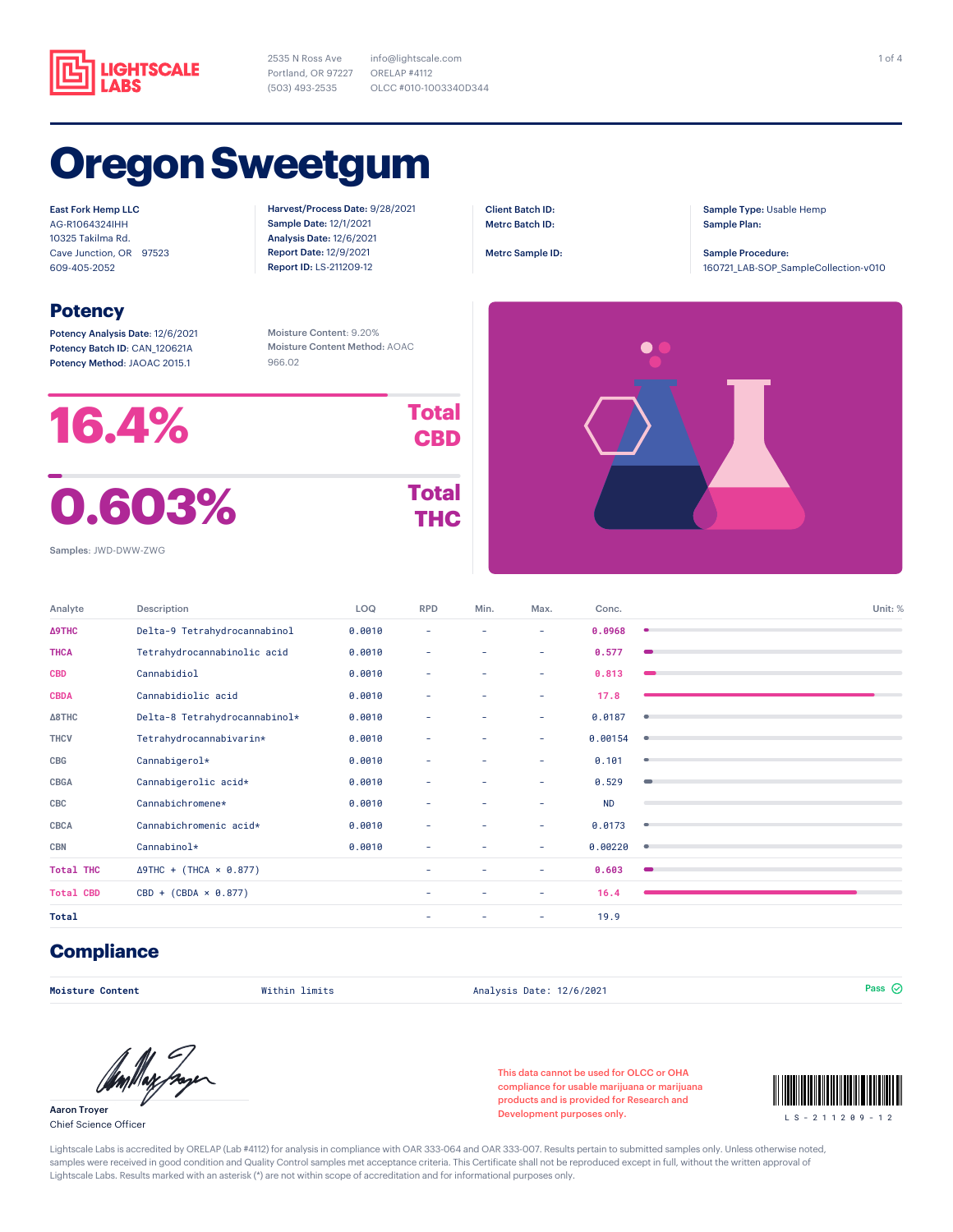

2535 N Ross Ave Portland, OR 97227 ORELAP #4112 (503) 493-2535

info@lightscale.com OLCC #010-1003340D344

# **Oregon Sweetgum**

East Fork Hemp LLC AG-R1064324IHH 10325 Takilma Rd. Cave Junction, OR 97523 609-405-2052

**Potency**

Quality Control Data

Harvest/Process Date: 9/28/2021 Sample Date: 12/1/2021 Analysis Date: 12/6/2021 Report Date: 12/9/2021 Report ID: LS-211209-12

Client Batch ID: Metrc Batch ID:

Metrc Sample ID:

Potency QC Analysis Date: 12/6/2021 Potency QC Batch ID: CAN\_120621A

Sample Type: Usable Hemp Sample Plan:

Sample Procedure: 160721\_LAB-SOP\_SampleCollection-v010

Method: JAOAC 2015.1 Unit: μg/g (ppm)

| Analyte     | <b>Blank</b> | LOQ    | LCS  | <b>LCS Spike</b> | $LCS$ Rec $(\%)$ | Limits $(\%)$ | <b>Notes</b> |
|-------------|--------------|--------|------|------------------|------------------|---------------|--------------|
| Δ9THC       | <b>ND</b>    | 0.0010 | 21.3 | 19.7             | 108              | $80 - 120$    |              |
| <b>THCA</b> | <b>ND</b>    | 0.0010 | 21.8 | 22.3             | 97.4             | $80 - 120$    |              |
| <b>CBD</b>  | <b>ND</b>    | 0.0010 | 26.4 | 26.3             | 100              | $80 - 120$    |              |
| <b>CBDA</b> | <b>ND</b>    | 0.0010 | 21.5 | 22.3             | 96.1             | $80 - 120$    |              |

#### POTENCY - LIMIT OF DETECTION

Verified: 060221

Method: 160819\_LAB-SOP\_MethodValidation-CannabinoidPotency-v002.docx

| Matrix         | Analyte     | LOD (ppm) | LOD (mg/g) |
|----------------|-------------|-----------|------------|
| <b>EXTRACT</b> | Δ9THC       | 2.8       | 0.0028     |
|                | <b>THCA</b> | 0.56      | 0.00056    |
|                | <b>CBD</b>  | 2.22      | 0.00222    |
|                | <b>CBDA</b> | 0.52      | 0.00052    |
| <b>FLOWER</b>  | ∆9THC       | 1.88      | 0.00188    |
|                | <b>THCA</b> | 5.32      | 0.00532    |
|                | <b>CBD</b>  | 1.31      | 0.00131    |
|                | <b>CBDA</b> | 0.78      | 0.00078    |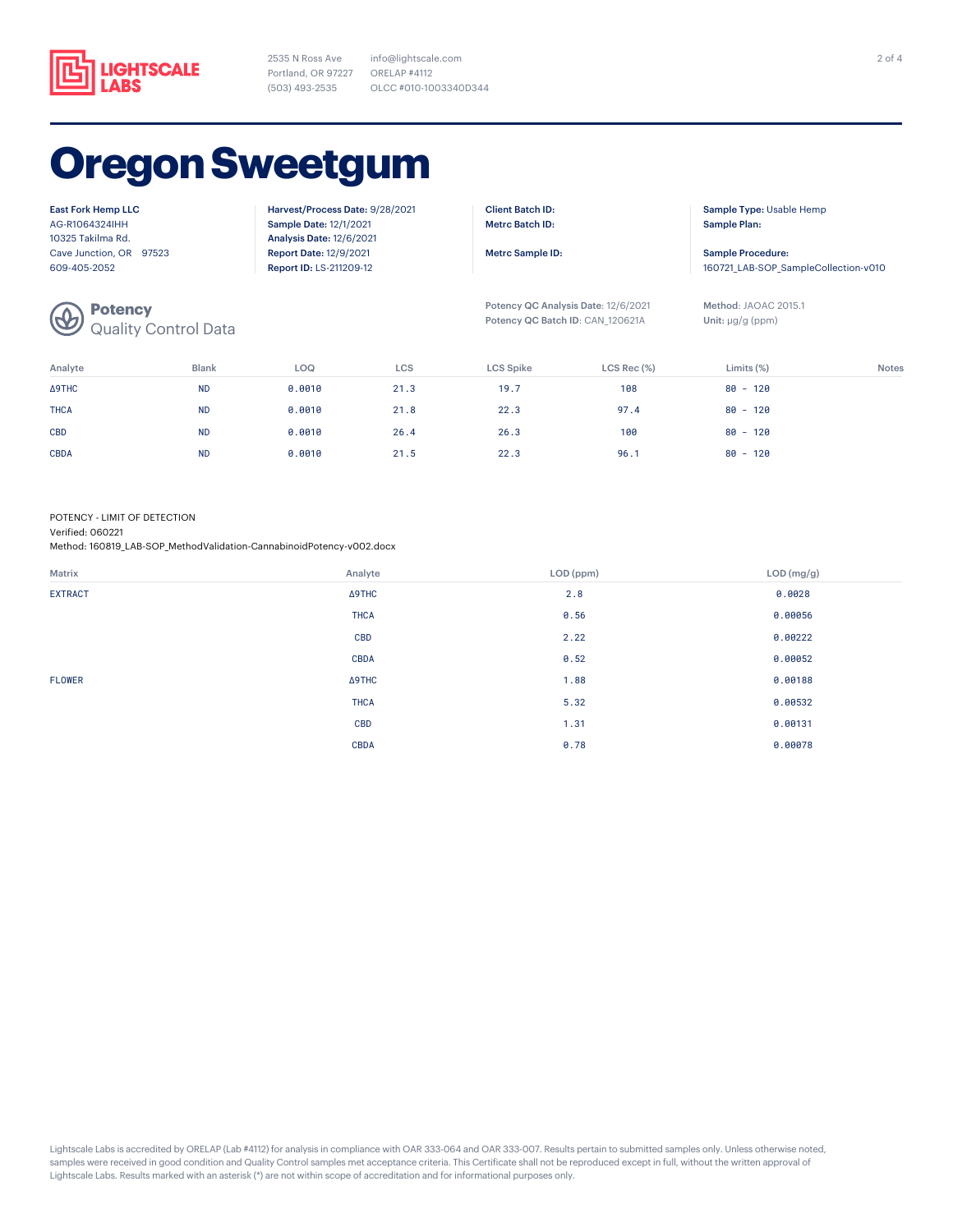

2535 N Ross Ave Portland, OR 97227 ORELAP #4112 (503) 493-2535

info@lightscale.com OLCC #010-1003340D344

# **Oregon Sweetgum**

East Fork Hemp LLC

AG-R1064324IHH 10325 Takilma Rd. Cave Junction, OR 97523 609-405-2052



**Terpenes\*** Sample Data Harvest/Process Date: 9/28/2021 Sample Date: 12/1/2021 Analysis Date: 12/6/2021 Report Date: 12/9/2021 Report ID: LS-211209-12

Client Batch ID: Metrc Batch ID:

Metrc Sample ID:

Terpene Analysis Date: 12/8/2021 Terpene Batch ID: TRP\_120821A

Sample Type: Usable Hemp Sample Plan:

Sample Procedure: 160721\_LAB-SOP\_SampleCollection-v010

Method: JAOAC 2015.1 Unit: %

| Analyte             | Avg.      | <b>Notes</b> |   |
|---------------------|-----------|--------------|---|
| β-Myrcene           | 0.773%    |              |   |
| Terpinolene         | 0.504%    |              |   |
| β-Caryophyllene     | 0.342%    |              |   |
| a-Pinene            | 0.300%    |              |   |
| Humulene            | 0.290%    |              |   |
| $\beta$ -Ocimene    | 0.264%    |              |   |
| a-Bisabolol         | 0.132%    |              |   |
| $\beta$ -Pinene     | 0.122%    |              |   |
| Limonene            | 0.0824%   |              |   |
| Guaiol              | 0.0686%   |              |   |
| a-Phellandrene      | 0.0431%   |              |   |
| a-Terpinene         | 0.0338%   |              |   |
| Borneol             | 0.0326%   |              |   |
| Linalool            | 0.0273%   |              |   |
| Caryophyllene Oxide | 0.0196%   |              |   |
| ∆3-Carene           | 0.0160%   |              |   |
| y-Terpinene         | 0.0155%   |              |   |
| a-Ocimene           | 0.0132%   |              |   |
| Camphene            | 0.00954%  |              |   |
| Eucalyptol          | 0.00499%  |              |   |
| Camphore            | 0.00262%  |              |   |
| Sabinene Hydrate    | 0.00251%  |              |   |
| Fenchone            | 0.00227%  |              |   |
| Azulene             | <b>ND</b> |              |   |
| Cedrol              | <b>ND</b> |              |   |
| Cymene              | <b>ND</b> |              |   |
| Fenchol             | <b>ND</b> |              |   |
| Geraniol            | <b>ND</b> |              |   |
| Geranyl Acetate     | <b>ND</b> |              | ۰ |

| Analyte              | Avg.      | <b>Notes</b> |  |
|----------------------|-----------|--------------|--|
| Isoborneol           | <b>ND</b> |              |  |
| Isopulegol           | <b>ND</b> |              |  |
| Nerol                | <b>ND</b> |              |  |
| Pulegone             | <b>ND</b> |              |  |
| Sabinene             | <b>ND</b> |              |  |
| Selinadiene          | <b>ND</b> |              |  |
| Valencene            | <b>ND</b> |              |  |
| cis-Nerolidol        | <b>ND</b> |              |  |
| trans-Nerolidol      | <b>ND</b> |              |  |
| a-Cedrene            | <b>ND</b> |              |  |
| a-Terpineol          | <b>ND</b> |              |  |
| $\beta$ -Farnesene 1 | <b>ND</b> |              |  |
| $\beta$ -Farnesene 2 | <b>ND</b> |              |  |
| y-Terpineol          | <b>ND</b> |              |  |
| Total                | 3.10%     |              |  |

 $\sim$